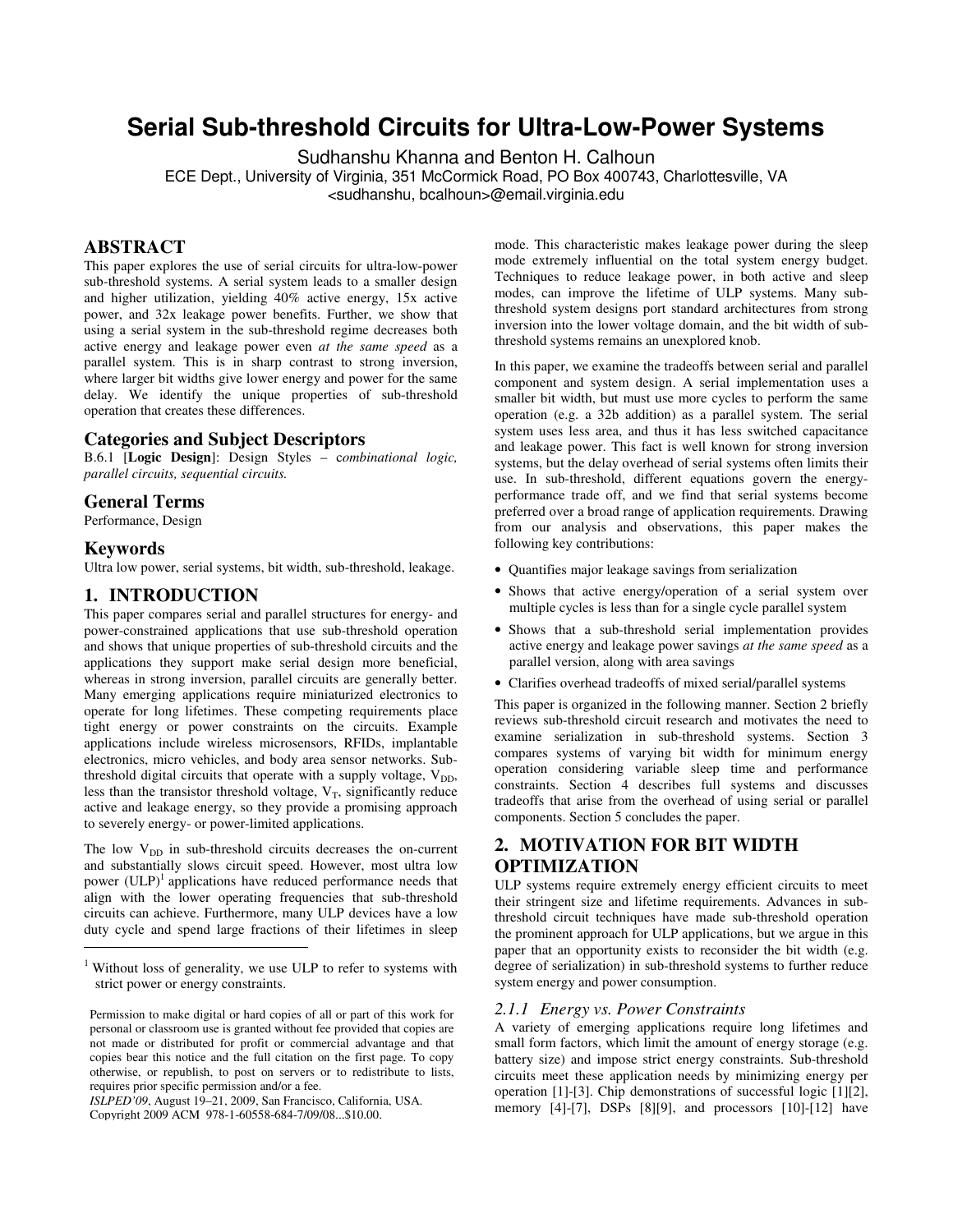conclusively shown the viability of sub-threshold circuits and their ability to reduce energy consumption significantly.

ULP systems fall broadly into two categories: energy-constrained and power-constrained. Energy-constrained systems operate on a finite supply of energy (battery). Each operation draws some energy from the battery (active energy), so the key goal is to minimize energy per operation (E/op), which comprises both dynamic energy and active leakage energy.

Power-constrained applications operate from an effectively infinite energy source that supplies a limited amount of power. Examples include inductive power coupling (as in RFID) and power scavenging. Reducing the power consumption of a powerconstrained circuit allows for more functionality, smaller coils, or longer range. Sub-threshold circuits minimize power by using the lowest possible  $V_{DD}$ .

Both energy- and power-constrained systems would benefit from less capacitance and leakage power. Lower leakage reduces active and idle energy and extends lifetime for energy constrained applications. Less active energy spent over a longer time reduces active power for power-constrained devices. Serial implementations potentially address both of these needs.

#### *2.1.2 Leakage in Active and Sleep Modes*

Many ULP applications deal with low duty cycle operation that leaves circuits in sleep mode for large fractions of the lifetime. For example, physiological metrics may require sampling every 0.25s (heart rate), every few minutes (blood pressure, temperature), or every few hours (temperature, glucose level). Structural health sensors may sample every day or every few days. We previously described the impact of active leakage on energy constrained systems, but sleep mode leakage can dominate the energy consumption of low duty cycle systems. A number of existing circuit techniques for reducing idle mode leakage can apply equally well in the sub-threshold regime. These include stacking, power gating, and reverse body bias. These techniques reduce sleep mode leakage current to a small fraction of the active mode leakage. Consequently, these techniques are limited in effectiveness by the amount of active mode leakage itself. A small fraction of the active mode leakage, integrated over a large sleep time, still poses a huge roadblock to extended system operation.

Since the active mode leakage of a digital circuit is roughly proportional to the number of leaking paths, serializing the implementation will lower active leakage. Since the active leakage is the starting point from which circuit level leakage reduction techniques begin to reduce standby leakage, this has the additional benefit of making those techniques more effective in standby by lowering the initial leakage amount. Less area in serial circuits also reduces switched capacitance. For these reasons, serial implementations deserve investigation for reducing both active and standby leakage in ULP systems. In this paper, we show the value of serialization for reducing both active mode and sleep mode leakage, resulting in substantial energy savings.

## *2.1.3 Serial vs. Parallel (or Bit Width)*

So far, we have observed that serialization will save area and reduce both active and leakage power. This lowers leakage energy in the sleep mode; we explore the impact on active leakage and dynamic energy in Section 3.2, which is complicated by the execution in a serial design over multiple cycles. The observation



**Figure 1: An n-bit adder in a larger n-bit digital system.** 

that serial designs reduce leakage power has appeared in many previous works that focus on strong inversion, for example [13].

The study of low power strong inversion DSPs in [13] shows that leakage power dominates more for longer sleep times (lower frequency), where serial implementations become the lowest power solution. In strong inversion, serial designs have significantly larger delay than parallel, which limits their use. Reference [13] also shows how distributed arithmetic offers efficient serial circuits and discusses how system redesign can specifically target serial topologies. In this paper, we investigate how serial and parallel architectures compare for sub-threshold circuits, where different equations govern the energy-delay tradeoff and where low frequency and long sleep time are the rule.

# **3. SYSTEM LEVEL BIT WIDTH**

Shrinking circuit area reduces energy by lowering both switched capacitance and leakage power. This section compares systems with bit widths of 1, 16, and 32, using adders as a representation of a digital system. A bit width of 1 corresponds to a fully serial addition system. Such a system takes multiple cycles to complete the same operation (e.g. a 32b add) that a parallel system completes in a single cycle. Serial systems surely lower leakage power, but we must examine how they compare in sub-threshold in terms of delay and active mode energy.

# **3.1 Minimizing Energy**

Sensor applications present design constraints that are skewed towards energy conservation, justifying sub-threshold operation. However, more savings can be achieved by recognizing that in this application space, sleep mode energy is dominant. Small system level bit width may introduce concerns for active mode operation, but offers significant benefits during the sleep mode. In this section we report the benefits of serial implementations for reducing energy in sub-threshold, starting with a scenario that excludes sleep mode and then accounting for sleep mode energy.

# *3.1.1 Minimizing Active Energy*

We use addition systems to represent digital systems of varying bit widths (n): 1, 16 and 32. The sum of a serial addition depends on the current two operands and only one previously stored bit, the carry. The compared addition systems are as follows:

- 1b Serial Addition using a full adder and carry flop (1b SA-1)
- 16b addition using 16b Kogge-Stone Adder (KSA) and carry flop (16b KSA-16)
- 32b addition using a 32b Kogge-Stone Adder (32b KSA-32)

Figure 1 shows a generic n-bit addition system with an adder, two input registers, and an output register. We define our quality metric (E/op) as the amount of energy per 32b add, including energy in the adder, registers, and clock system. An n-bit addition system takes 32/n clock cycles to complete this operation. Note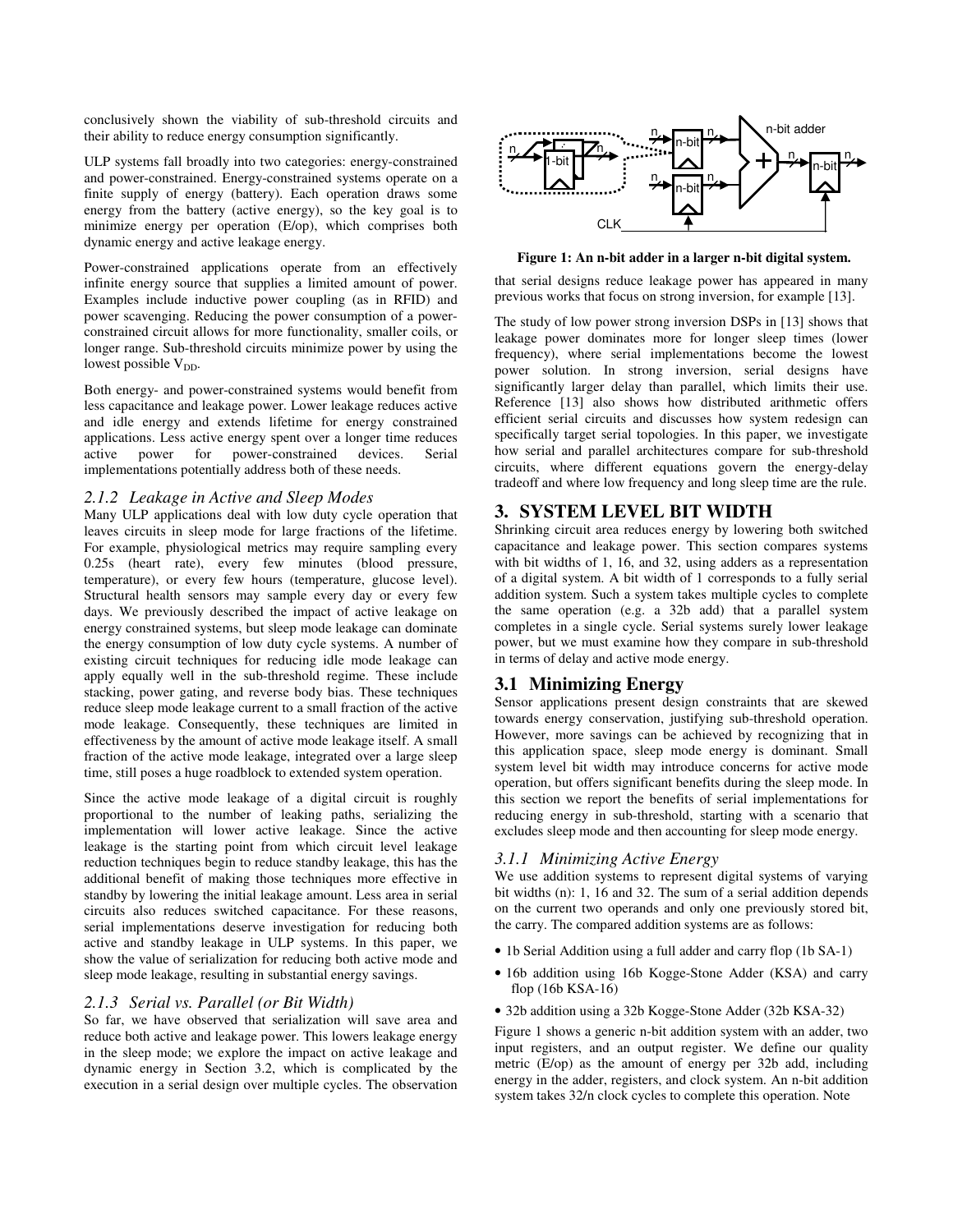

**Figure 2: (a) Active mode leakage power, (b) energy (including dynamic energy), and delay per 32b add for different addition**  systems. (22nm CMOS [15], V<sub>DD</sub>=300mV).

that this corresponds to active mode energy, consisting of active mode leakage energy and dynamic energy.

Figure 2 compares the simulation results for leakage power, active energy, and delay per 32b add at 300mV, which closely approximates the optimal  $V_{DD}$  point for many sub-threshold systems [1]-[12]. Figure 2(a) shows that 1b and 16b systems demonstrate 32x and 2.25x leakage power reduction over a 32b system, respectively. Further, Figure 2(b) shows that the 1b SA-1 consumes 40% *less active mode energy* than the 32b KSA-32. In other words, total energy consumed by a 1b system over 32 cycles is less than that consumed by a 32b system in just one cycle. The reason for this is that complexity in terms of transistor count increases super linearly with bit width. The 1b SA-1 has higher resource utilization (each node in a 1b SA-1 is on the critical path) as compared to 32b KSA-32. Figure 2(b) also shows that the cost of this lower active energy and leakage power is longer delay, although additional delay may not be problematic for many ULP applications. The lesson is that multi-cycle operation does not increase active mode energy. Instead, small bit widths lower active mode energy. The results shown are for 22nm predictive technology models (PTMs) [15], but at 90nm, the trends remain the same. In summary, smaller bit width results in near linear leakage power savings and modest active mode energy reduction. The number of cycles per 32b add increases as bit width lowers. However, the critical path gets smaller with bit width, and thus the delay per 32b add does not change as fast as the bit width.

Figure 3(a) reports the active mode energy as a function of  $V_{DD}$ for the same 3 adder systems. Again, we see that 32b and 16b systems have similar active mode energy, while the 1b system has lower active mode energy across the  $V_{DD}$  range. The 32b Ripple Carry adder (not shown in graph) also showed much higher active mode energy than the 1b SA-1. In power constrained applications, serial systems prove quite beneficial because they spread the active energy over multiple cycles, lowering active power. Figure  $3(b)$  shows how active power scales with  $V_{DD}$  for 1b, 16b and 32b addition systems. Across the  $V_{DD}$  range, the benefit of using a 1b system over a 32b system exceeds 15x in terms of active mode power. This enables us to put more processing power on a microsensor, enabling further potential power savings by preprocessing data to reduce power hungry wireless communication.

In summary, serial sub-threshold systems reduce active mode energy, lower active mode power by over 15x and cut leakage by up to 32x in our example circuits. In the next section, we will show how this translates to large sleep mode energy benefits.



**Figure 3: Active mode (a) energy per 32b add and (b) power**  for 1-, 16- and 32-bit addition systems as a function of  $V_{DD}$ .

# *3.1.2 Accounting for Sleep Time*

The previous section showed the active mode energy and power benefits of using serial systems. However, the biggest benefit of serial systems occurs during sleep mode. Sensor applications usually spend substantial amounts of time in sleep mode. To model the impact of sleep mode energy, we let the addition system sleep for a given duration after each 32b add from 0 to 1 second. Note that, while 1 second sufficiently demonstrates the benefit of using a serial system, many ULP sensing systems sleep for minutes, hours, or even days between operating periods. During sleep mode, energy consumption results primarily from leakage. As mentioned in the introduction, sleep mode techniques like power gating can help reduce the sleep mode leakage to a small fraction of the active mode leakage. In our simulations, we assume that the system uses a leakage reduction mechanism that cuts leakage power to 10% of its active mode value.

The sum of active and sleep mode energy changes with  $V_{DD}$  and has an optimal point that minimizes this sum. As sleep time increases, this optimal  $V_{DD}$  point shifts to lower values. Table 1 shows the total energy consumed as sleep time varies, with each case calculated at its optimal  $V_{DD}$  value. A 1b system gives an energy benefit of 50% at zero sleep. For longer sleep times, the ratio of total energy approaches the ratio of leakage power, which means the serial case uses 32X less energy than the 32b system.

**Table 1: Total energy (pJ) accounting for sleep time after**  active operation. V<sub>DD</sub> set to minimize energy for each entry.

|                 | Zero           |                  |                         |
|-----------------|----------------|------------------|-------------------------|
| <b>Topology</b> | Sleep 10us 1ms |                  | 1s                      |
| 1b SA-1         |                | $0.05$ 0.07 2.72 | 27231                   |
| 16b KSA-16      |                |                  | $0.10$ 0.48 38.10 38096 |
| 32b KSA-32      |                |                  | $0.10$ 0.96 85.85 85852 |

## **3.2 Energy-Delay Analysis in Sub-threshold**

The previous section showed that serial systems provide substantial energy and power reduction at a cost of increased delay, which results from multi-cycle operation to complete the same work. While more delay may not be a problem for some ULP systems, other systems may face a firm delay constraint. This section analyzes energy and delay in sub-threshold and finds the surprising result that sub-threshold serial systems are not only more energy efficient, but also as fast as parallel systems.

Figure 4 shows how active mode energy and delay of 1b SA-1 scales with  $V_{DD}$  from 0.2V to 1.2V. While the delay scales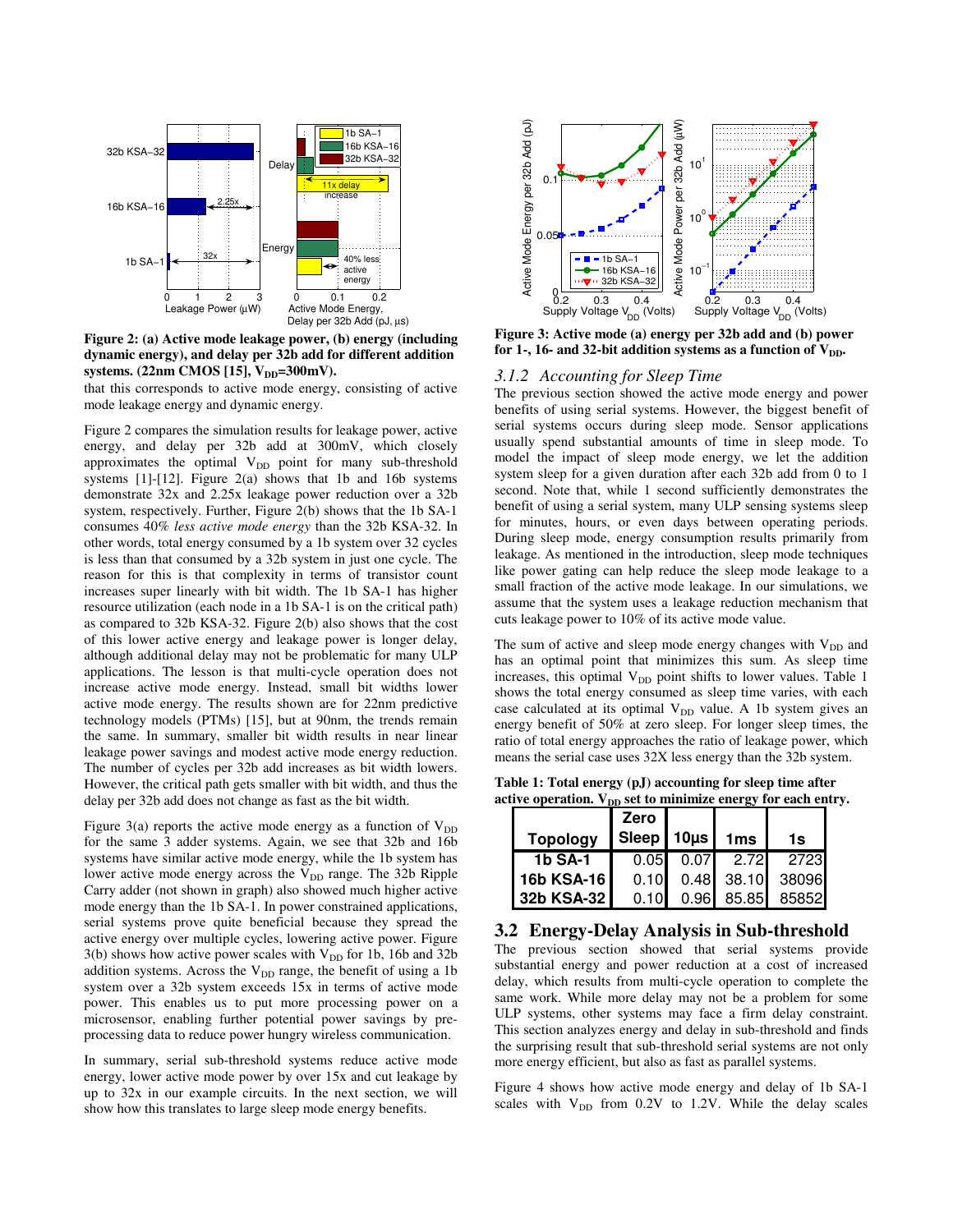

**Figure 4: Total active energy (including dynamic energy), and**  delay per 32b add for 1b SA-1 as a function of V<sub>DD</sub>.

exponentially in sub-threshold, it scales roughly linearly in strong inversion. Conversely, energy has a steeper slope in strong inversion (quadratic), but a relatively shallow slope in subthreshold near the minimum energy  $V_{DD}$ . This means that in subthreshold the sensitivity of delay to  $V_{DD}$  far exceeds the sensitivity of energy to  $V_{DD}$ . In other words, we can increase  $V_{DD}$  only slightly to achieve a dramatic speedup with very little energy cost. Further, the shallow energy- $V_{DD}$  curve results in only a slight increase in energy consumed. Thus, as we confirm in Section 3.3, by increasing its  $V_{DD}$  slightly, we can potentially achieve energy savings with a 1b SA-1 over the 32b KSA-32 *at the same delay*.

In contrast, in strong inversion, the opposite energy-delay sensitivities would require a huge increase in  $V_{DD}$  to make a serial system as fast as a parallel system, which would be very costly in energy. This explains why strong inversion designs use larger bitwidths. To probe this point further, Figure 5 shows the paretooptimal energy-delay curves for 1b SA-1 and 32b KSA-32. For large delay values, a 1-bit system has lower energy at the same delay, and at small delay values, the situation is the opposite. The cross-over shows that below a certain  $V_{DD}$  (i.e. in sub-threshold, or above a certain delay requirement), a small bit-width gives less total energy *at the same* delay. When sleep time is included in (b), the cross-over moves to shorter delays, making our proposal of reconsidering the system bit width compelling for a wider range of applications.

## **3.3 Minimum Energy with a Delay Constraint**

Figure 2 shows that smaller bit widths improve leakage power and active mode energy but increase delay by using multiple cycles to do the same work. The last section showed that in sub-threshold we can buy a speed-up at very little energy cost. In this section, we use this concept to show how serial systems retain their power and energy benefits at the same speed as parallel systems.

Increasing  $V_{DD}$  decreases delay and helps a simple topology (e.g. serial) be as fast as a topology built for high speed (e.g. Kogge Stone adder). This basic but powerful concept allows us to make a small bit width system as fast as a larger bit width system.

The interesting question is whether this  $V_{DD}$  increase tips the energy and power of a 1b system over that of the 32b system. The answer to this question differs in sub-threshold and superthreshold. Table 2 compares the energy consumed by different addition systems given a constant frequency constraint of 10MHz for the 32b add. This means that the 32b add must complete in 0.1µs, after which the sensor enters sleep mode. Sleep time



**Figure 5: Pareto-optimal E-D curves across sub-threshold and super-threshold (a) active mode energy (b) total energy with 10**µ**s of sleep time.** 

**Table 2: E / 32b add (pJ) including sleep E, for same delay.**   $P_{\text{lkg}}(\mu W)$  (22nm CMOS [15],  $V_{\text{DD}}$  set to achieve 10MHz)

| <b>Topology</b> | Zero<br>Sleep $10\mu s$ | 1s         | $P_{Ika}$ | $V_{DD}$ |
|-----------------|-------------------------|------------|-----------|----------|
| <b>1b SA-1</b>  | 0.06                    | 0.21 14919 | 0.15      | 0.35     |
| 16b KSA-16      | 0.10                    | 0.80 70552 | 0.70      | 0.25     |
| 32b KSA-32      | 0.10                    | 0.96 85852 | 0.86      | 0.20     |

changes from zero to 1 second. As sleep time increases, the contribution of sleep mode leakage energy increases.

Counter to intuition, Table 2 shows that even at a raised  $V_{DD}$ , a 1b system consumes less active mode energy than a 32b system (the zero sleep time case). The benefit in leakage power does decrease from 32x to 5.7x, but these savings occur for the same operating speed. Thus, even for a fixed performance constraint, both active energy and leakage power are less for the small bit width system in sub-threshold. Our conclusions to this point are:

- At a fixed  $V_{DD}$ , a 1b serial adder has 40% lower active mode energy (including dynamic energy), 15x lower active mode power and 32x lower leakage power than a 32b version.
- $\bullet$  By increasing  $V_{DD}$ , serial systems can be made as fast as parallel systems, while retaining the above energy and power benefits albeit with lower margins.
- The above optimal behavior of lower energy and power *at the same speed* can only be achieved in the sub-threshold regime, meaning that designers must reconsider the system level bit width while porting digital systems from strong inversion to sub-threshold.

The reason for this divergence lies in the basic transistor equations for sub- and super-threshold, which means that similar behavior with respect to bit width would be expected for any digital system. Further, we can generalize this observation to say that a small change in voltage in sub-threshold allows a "simple" topology to catch up in speed to a "high speed" topology. This implies that sub-threshold designs should use simple topologies.

# **4. SERIAL SYSTEM IMPLEMENTATION**

Our analysis of adder systems shows convincing benefits in subthreshold for using fully serial systems. This section envisions completely serial systems in Section 4.1 and examines limitations that might prevent complete serialization. Section 4.2 shows the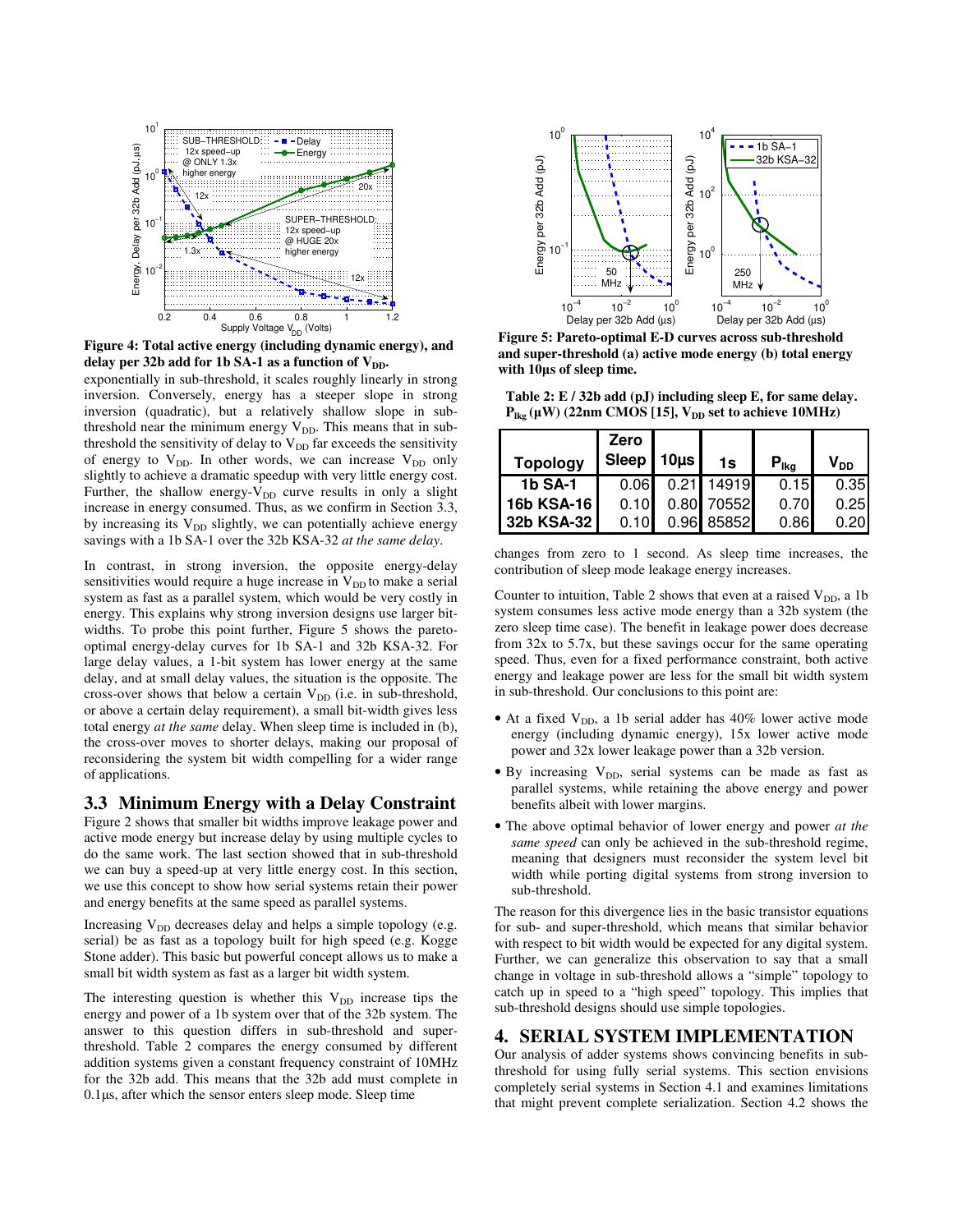

impact of different sources of overhead for mixed serial-parallel systems. **Figure 6: A simple, fully serial digital system with a serial ADC (e.g. SAR topology), serial processing, and RF transmission.** 

#### **4.1 Complete Serial Systems**

This section presents a vision for a fully serial sensing node. Interestingly, existing research in ULP analog to digital converters (ADCs) favors successive approximation register (SAR) designs that inherently produce 1 bit at a time in steady state. A SAR ADC generates the MSB first, but most serial processing requires the LSB first. By buffering one word of data initially, the SAR can provide serial data with the LSB first as the next word resolves its MSBs. Thus, the SAR ADC acts as a serial source of sensed data to the rest of the system. Many protocols for offloading data from a chip use serial links, including  $I<sup>2</sup>C$ , UARTs, SPI, SLIMbus, etc. Likewise, most radios serialize data prior to sending it over the RF link.

Since serializing the input data and the output data for a system represents common practice, a fully serial system needs only to fill in the processing components with serial computation units. These may include a serial adder or various serial distributed arithmetic blocks (e.g. [13]). Figure 6 shows a block diagram of a representative serial system that leverages existing serial input and output streams. Data enters the 1b SA-1 as a stream of 1b operands. Every 16 cycles, for example, a 16b data word moves through the system, undergoes processing, and is communicated off-chip using the wireless link.

Clearly, this serial system will achieve the substantial area, active energy, and leakage power reductions that we observed in the previous section. Moreover, for sub-threshold operation, we can theoretically tune  $V_{DD}$  to provide the same speed as a parallel system but with area and leakage improvements that dramatically reduce standby power. One additional advantage of the serial system comes from its energy scalable properties. As fidelity requirements in the system vary, the required precision of data can change. In some cases, a smaller number of bits can adequately represent the incoming data. A SAR ADC can scale its energy with precision by stopping its conversion after fewer cycles. Parallel systems can use smaller precision data with energy savings, but only after including additional circuitry to mask off portions of the circuits (e.g. [8]). In the serial system, the same sort of graceful energy scaling can occur with much less overhead by simply changing the number of cycles used for each operation to match the precision of the incoming data.

While fully serial systems will in some cases provide the optimal ULP systems, many applications use operations that make full serialization difficult. For example, operations like multiplication require the storage of intermediate results as parallel numbers. Storing this information in parallel and then reconverting it to

serial (e.g. with a shift register) will increase active energy and leakage power. This overhead may prevent serialization in some cases. We can use a very simple analysis to evaluate the impact of such overhead in a general case. The following equation states the total energy required for a system to perform N operations followed by  $T_{\text{SLP}}$  amount of sleep time:

$$
E_{\text{TOTAL}} = N E_{\text{OP}} + T_{\text{SLP}} P_{\text{STANDBY}} \tag{1}
$$

To compare two systems, we can equate their total energy and solve for  $T_{SIP}$ :

 $T_{SLP} = N(E_{OP1} - E_{OP2}) / (P_{STANDBY2} - P_{STANDBY1})$  (2)

The *break even time* provided by (2) shows us how much sleep time is necessary to make the total energy consumed by the two systems the same. For a given amount of required work and a given active duty cycle, this equation tells us which system to use. If the break even time for a new system exceeds the sleep time that the duty cycle imposes, its overhead does not warrant use. If, on the other hand, a system change reduces leakage power enough to offset any active energy overhead in less than the sleep time, then that change saves overall power. Clearly, ULP systems with long sleep times will favor designs that reduce standby power, even at a cost of additional active energy per operation.

#### **4.2 Serial Components in Parallel Systems**

In some cases, application constraints will require a system to have parallel inputs and outputs, or an initial design may be fully parallel. If so, we can identify blocks to serialize even if the rest of the system cannot change. In other words, the block would still have a parallel interface, but would do its internal processing in a serial fashion. This allows us to leverage the area and leakage power benefits of a serial implementation without the need for system wide changes. To evaluate serialization of components, consider an n-bit addition system with a serial adder embedded in an n-bit system. The input and output register size equals the system bit width (n), but the adder bit width (m) can be smaller, as Figure 7 shows. For example, a 16b Kogge-Stone adder runs for 2 cycles to do a 32b add by saving the first carry. Note that the register size must be n because the n-bit addition system needs to be part of a larger n-bit synchronous digital system. In this section we compare addition systems with a common 32b parallel interface (n), but varying adder block bit-width (m):

- 32b addition using a 32b Kogge-Stone Adder: 32b KSA-32
- 32b addition using a 32b Ripple Carry Adder: 32b RCA-32
- 32b Serial Addition using a full adder and carry flop: 32b SA-1
- 32b Serial Addition with 16b KSA and carry flop: 32b KSA-16

The first part of the name refers to the system bit-width (n) and



**Figure 7: A generic n, m-bit addition system in a larger n-bit digital system.**